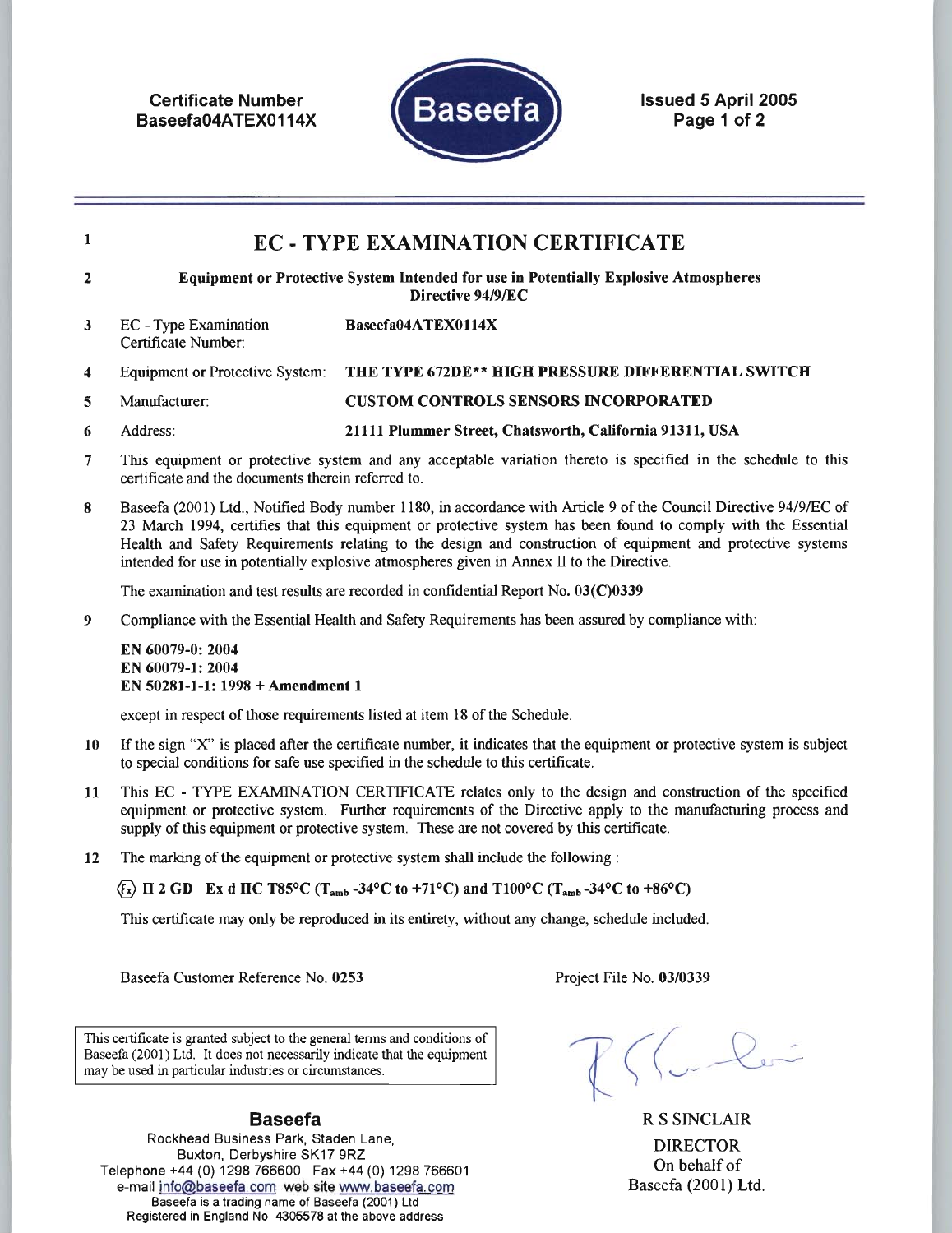**Certificate Number** Baseefa04ATEX0114X



**Issued 5 April 2005** Page 2 of 2

**Schedule** 

13

### 14

# **Certificate Number Baseefa04ATEX0114X**

#### 15 **Description of Equipment or Protective System**

The Type 672DE\*\* High Pressure Differential Switch rated as specified on the certificate schedule drawings with a maximum inlet pressure of 3000p.s.i. comprises a two part rectangular stainless steel enclosure, incorporating in its upper part, a threaded sealed switch assembly screwed into a thread provided and secured by a grub screw.

The lower part of the enclosure incorporates an inlet process pressure or temperature actuator mechanism in a vented adjustment chamber which serves to operate a push rod which passes through the wall between the upper and lower parts of the enclosure.

The switch assembly comprises a welded stainless steel body incorporating potted integral cabling, operating diaphragm and a single or double switch device.

One core of the integral cabling is connected to the body of the switch assembly internally and an external earth facility is provided.

The equipment provides ingress protection to IP66 and IP67 in accordance with EN 60529: 1991.

The type reference for the equipment includes provision to add as a suffix various letters and numbers denoting the range and type of switch.

### Variation 0.1

Optional alternative arrangements incorporating 3-wire or 6-wire potted integral cabling. These arrangements do not include an internal earth connection and the provision of a suitable earth arrangement is the responsibility of the user.

#### 16 **Report Number**

Baseefa Certification Report No 03(C)0339

#### **Special Conditions for Safe Use** 17

- It shall be the responsibility of the user to ensure that the integral cabling is suitably protected against mechanical  $\mathbf{1}$ . damage and terminated in a suitable junction or terminal facility which will maintain the ingress protection of the enclosure.
- $2.$ It shall be the responsibility of the user to ensure proper and effective arrangements are made for the earthing of the 3 wire and 6 wire versions of this equipment either by using the external earth facility provided as the means for effective earth fault protection and equi-potential bonding functions or some equally effective means.

#### **Essential Health and Safety Requirements** 18

All relevant Essential Health and Safety Requirements are covered by the standards listed at item 9.

| <b>Number</b> | <b>Sheet</b> | <b>Issue</b> | Date  | <b>Description</b>                       |
|---------------|--------------|--------------|-------|------------------------------------------|
|               |              |              |       |                                          |
| 672DE**       |              | Н            | 10/04 | General Arrangement                      |
| 672DE**       | 2            | Н            | 10/04 | Body Detail                              |
| 672DE**       | 3            | H            | 10/04 | Parts List                               |
| 672DE**       | 4            | Н            | 10/04 | <b>Switch Assembly Detail</b>            |
| $672DE**$     | 5            | н            | 10/04 | Electrical Ratings & Certification Label |

#### 19 **Drawings and Documents**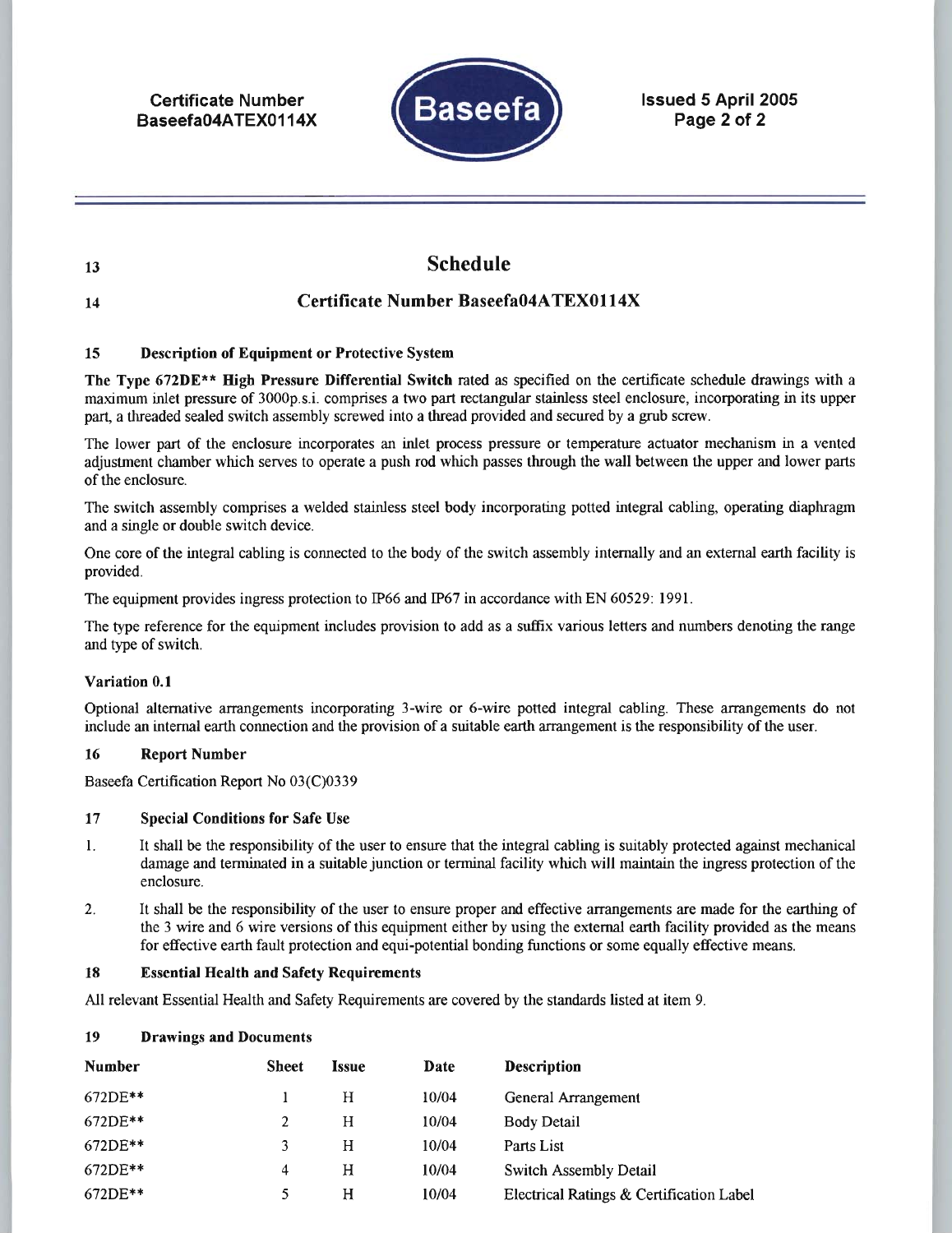**Certificate Number** Baseefa04ATEX0114X/PT/04/05



**Issued 5 April 2005** Page 1 of 1

# **Flameproof Certification**

**Pressure Test Certificate** 

Certificate issued to **Custom Control Sensors Incorporated Address** 21111 Plummer Street, Chatsworth, California 91311, USA

A representative sample of the equipment covered by certificate Baseefa04ATEX0114X has been satisfactorily subject to a pressure test at 30 bar.

Provided that adequate quality control and inspection is maintained during subsequent production, equipment manufactured to this certificate, including supplementaries, need not be subject to the routine individual pressure test that would otherwise be required by the standard to which it has been certified.

This certificate applies only to the potted cable entry of the switch housing.

This certificate is valid until 10 March 2006 unless earlier revoked or suspended.

Baseefa Customer Reference No. 0253

Project File No. 03/0339

This certificate is granted subject to the general terms and conditions of Baseefa (2001) Ltd. It does not necessarily indicate that the equipment may be used in particular industries or circumstances.

### **Baseefa**

Rockhead Business Park, Staden Lane, Buxton, Derbyshire SK17 9RZ Telephone +44 (0) 1298 766600 Fax +44 (0) 1298 766601 e-mail info@baseefa.com web site www.baseefa.com Baseefa is a trading name of Baseefa (2001) Ltd istered in England No. 4305578 at the above addi

**R S SINCLAIR DIRECTOR** On behalf of Baseefa (2001) Ltd.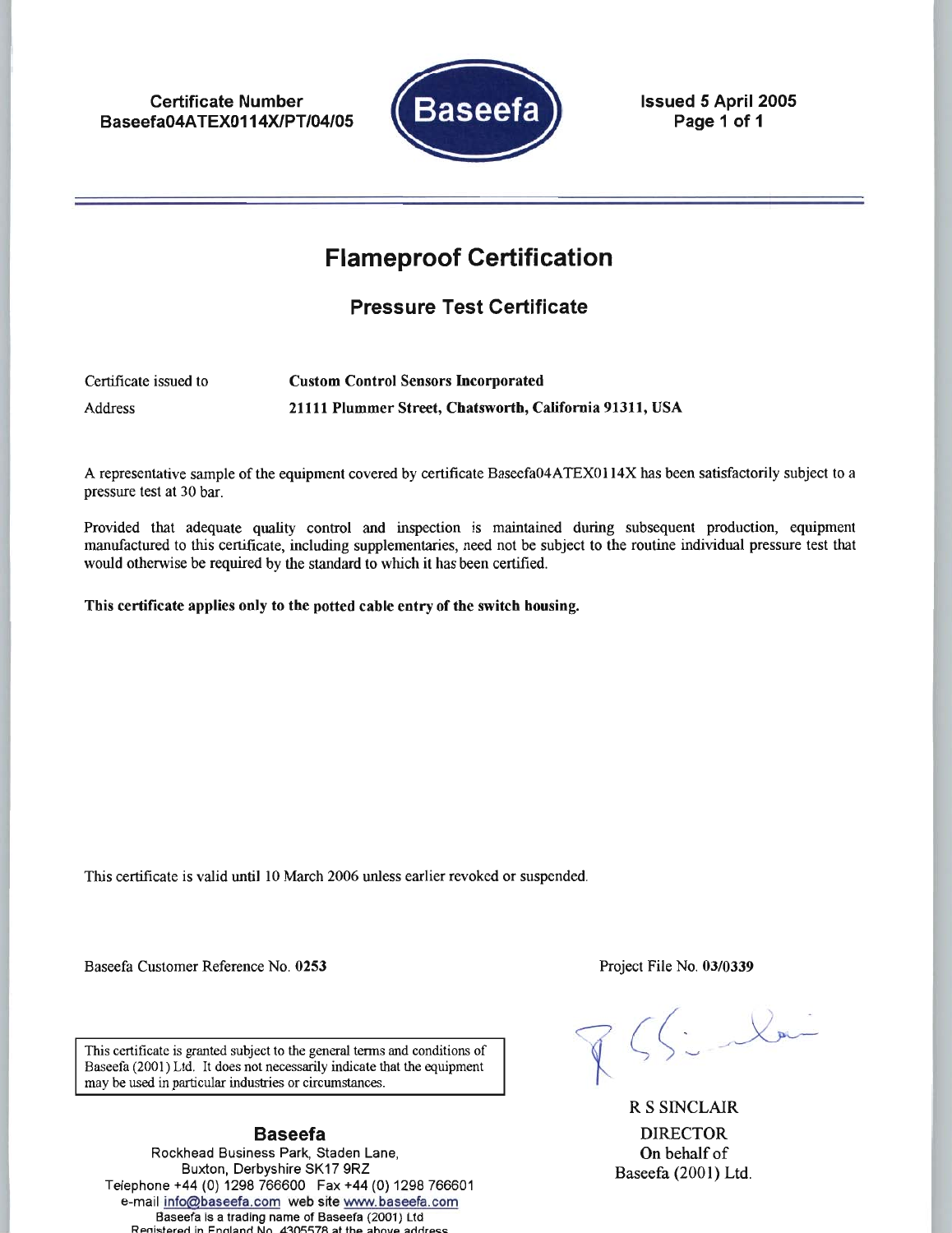

# List of certificates covered by Baseefa ATEX QA Notification: 0253

held by: Custom Control Sensors Inc

Baseefa03ATEX0699X Baseefa03ATEX0700X

Baseefa04ATEX0114X

Baseefa05ATEX0011X

05 April 2005 Date: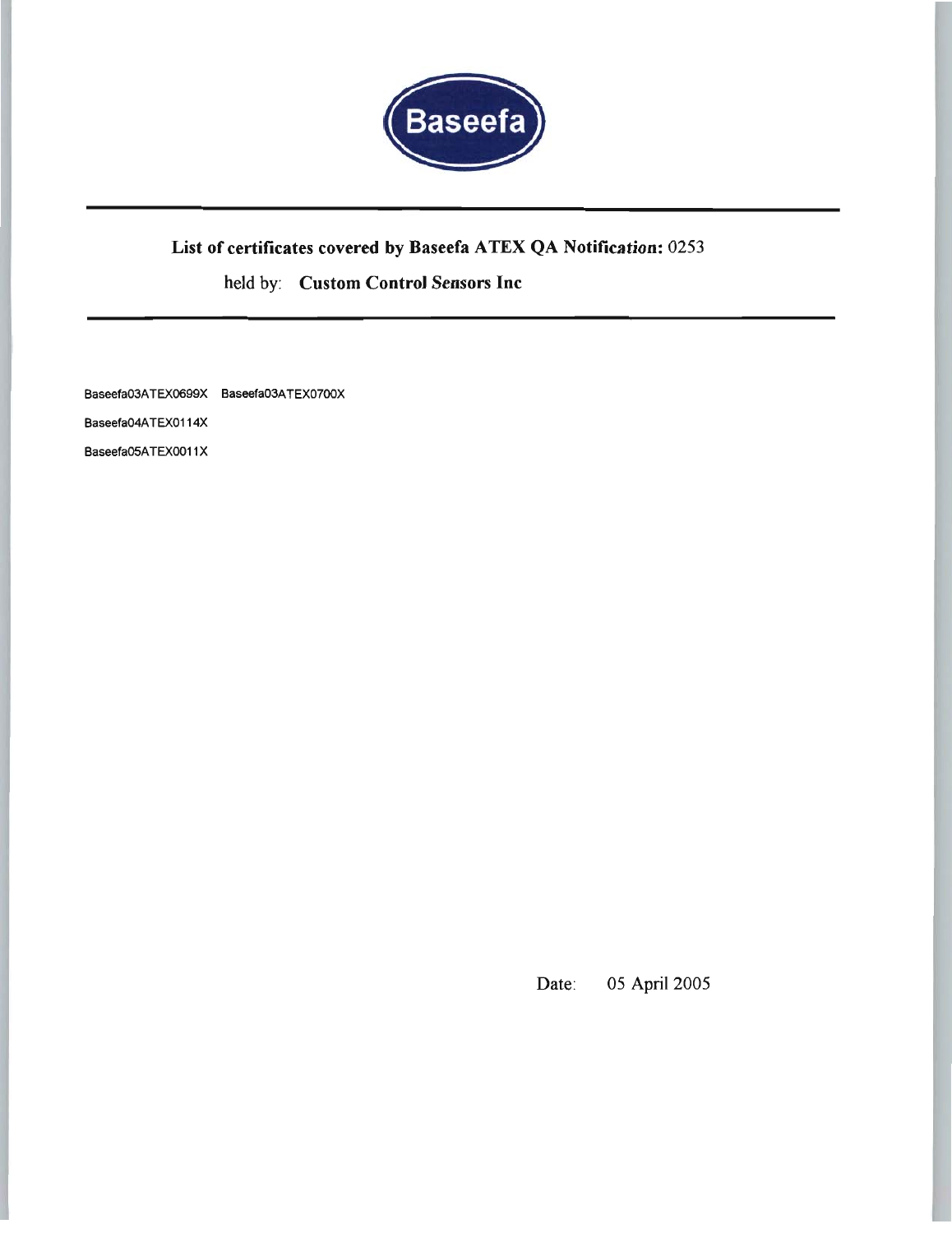**Certificate Number** Baseefa04ATEX0114X/1



**Issued 22 December 2005** Page 1 of 2

### $\mathbf{1}$ SUPPLEMENTARY EC - TYPE EXAMINATION CERTIFICATE

- Equipment or Protective System Intended for use in Potentially Explosive Atmospheres  $\overline{2}$ Directive 94/9/EC
- Supplementary EC Type Baseefa04ATEX0114X/1  $\mathbf{3}$ **Examination Certificate Number:**
- **Equipment or Protective System:** THE TYPE 672DE\*\* HIGH PRESSURE DIFFERENTIAL SWITCH  $\overline{\mathbf{4}}$
- $5\phantom{.0}$ Manufacturer: **CUSTOM CONTROL SENSORS INCORPORATED**
- Address: 21111 Plummer Street, Chatsworth, California 91311, USA 6
- $7\phantom{.0}$ This supplementary certificate extends  $EC - Type$  Examination Certificate No. Baseefa04ATEX0114X to apply to equipment or protective systems designed and constructed in accordance with the specification set out in the Schedule of the said certificate but having any variations specified in the Schedule attached to this certificate and the documents therein referred to.

This supplementary certificate shall be held with the original certificate.

This certificate may only be reproduced in its entirety, without any change, schedule included.

Baseefa Customer Reference No. 0253

Project File No. 05/0408

This certificate is granted subject to the general terms and conditions of Baseefa (2001) Ltd. It does not necessarily indicate that the equipment may be used in particular industries or circumstances.

# **Baseefa**

Rockhead Business Park, Staden Lane, Buxton, Derbyshire SK17 9RZ Telephone +44 (0) 1298 766600 Fax +44 (0) 1298 766601 e-mail info@baseefa.com web site www.baseefa.com Baseefa is a trading name of Baseefa (2001) Ltd Registered in England No. 4305578 at the above address

Sinlai

**R S SINCLAIR DIRECTOR** On behalf of Baseefa (2001) Ltd.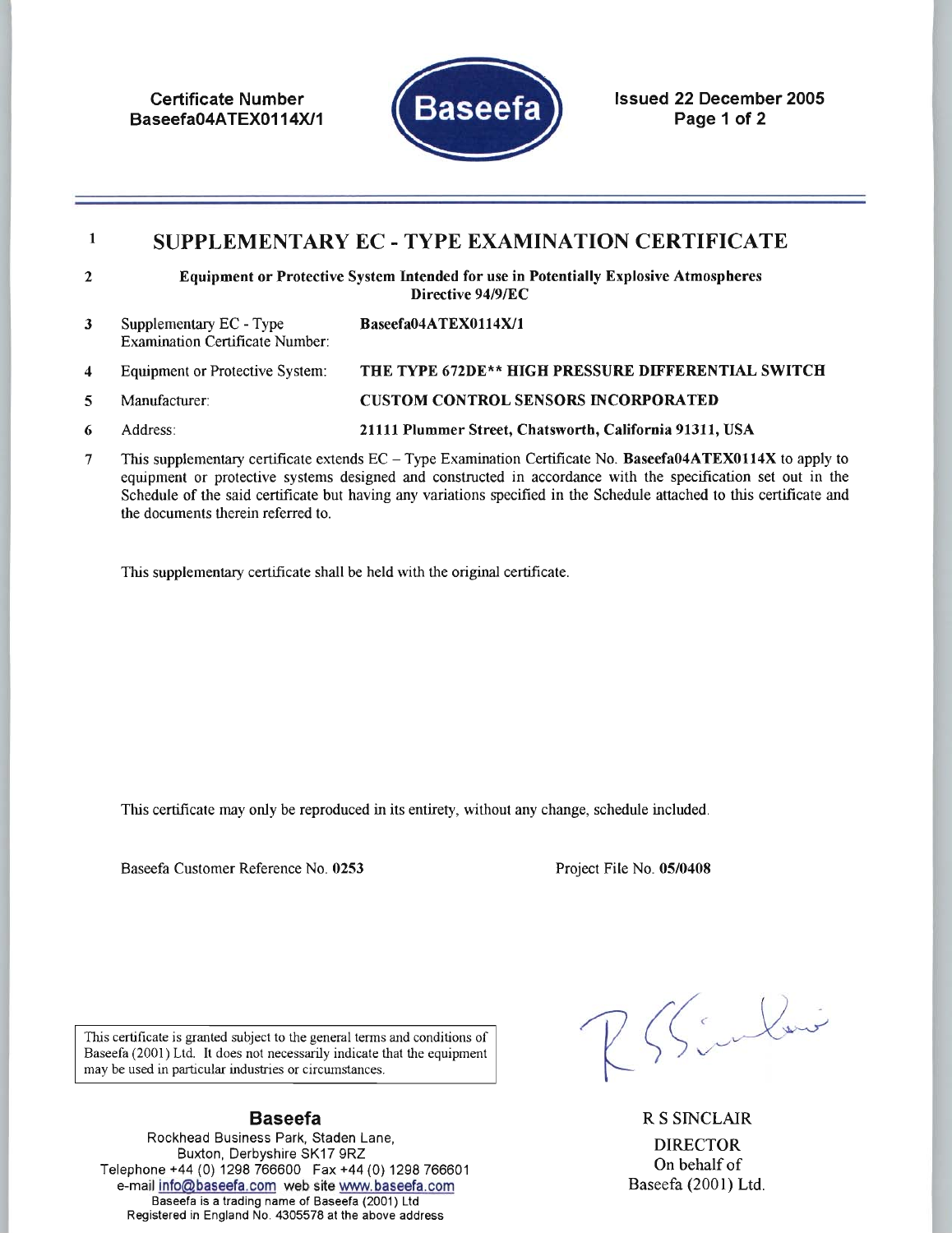**Certificate Number** Baseefa04ATEX0114X/1



**Issued 22 December 2005** Page 2 of 2

| <b>13</b> | <b>Schedule</b> |
|-----------|-----------------|
|           |                 |

 $14$ 

# Certificate Number Baseefa04ATEX0114X/1

#### 15 Description of the variation to the Equipment or Protective System

### Variation 1.1

Optional alternative materials for the 'O' ring arrangements and the square ring as specified on the certificate schedule drawings.

#### 16 **Report Number**

None.

#### 17 **Special Conditions for Safe Use**

None additional to those listed previously

#### 18 **Essential Health and Safety Requirements**

Compliance with the Essential Health and Safety Requirements is not affected by this variation.

#### 19 **Drawings and Documents**

| <b>Number</b>     | Issue | Date  | <b>Description</b>                       |
|-------------------|-------|-------|------------------------------------------|
| $672DE**$ Sheet 1 |       | 12/05 | General Arrangement                      |
| $672DE**$ Sheet 2 |       | 12/05 | Body Detail                              |
| $672DE**$ Sheet 3 |       | 12/05 | Parts List                               |
| $672DE**$ Sheet 4 |       | 12/05 | Switch Assembly Detail                   |
| $672DE**$ Sheet 5 |       | 12/05 | Electrical Ratings & Certification Label |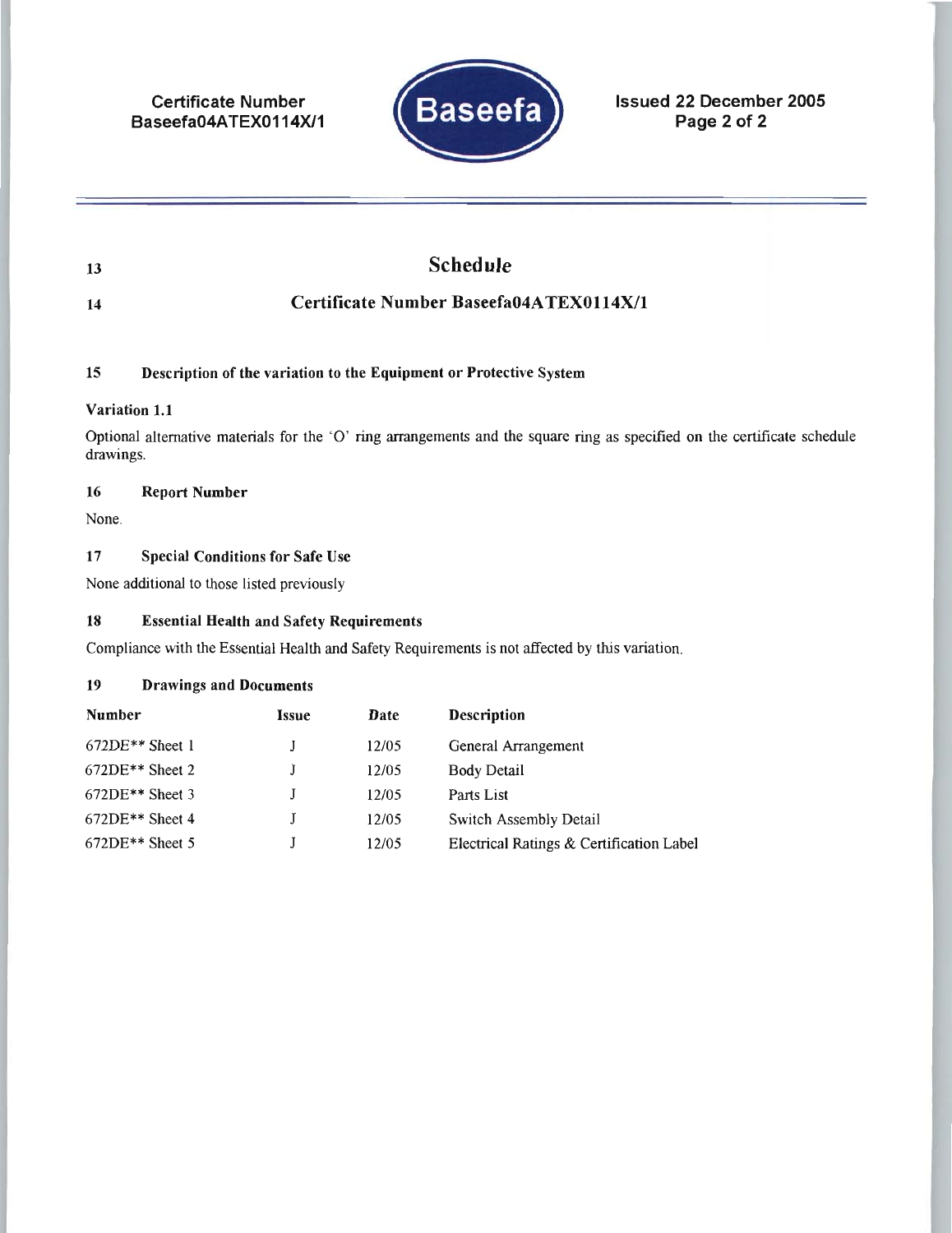Certificate Number Baseefa04ATEX0114X/2



Issued 1 August 2013 Page 1 of 2

#### 1 SUPPLEMENTARY EC- TYPE EXAMINATION CERTIFICATE

2

Equipment or Protective System Intended for use in Potentially Explosive Atmospheres Directive 94/9/EC

- 3 Supplementary EC - Type Examination Certificate Number: Baseefa04ATEX0114X/2
- 4 Equipment or Protective System: Type 672DE\*\* High Pressure Differential Switch
- 5 Manufacturer: Custom Control Sensors Incorporated
- 6 Address: 21111 Plummer Street, Chatsworth, California 91311, USA
- 7 This supplementary certifjcate extends EC Type Examination Certificate No. Baseefa04ATEX0114X to apply to equipment or protective systems designed and constructed in accordance with the specification set out in the Schedule of the said certificate but having any variations specified in the Schedule attached to this certificate and the documents therein referred to.
- 8 Item 9 of the original Certificate is replaced by "Compliance with the Essential Health and Safety Requirements has been assured by compliance with:

### EN 60079-0:2012 EN 60079-1:2007 EN 60079-31:2009

except in respect of those requirements listed at item 18 of the Schedule."

9 The marking of the equipment has changed from the original Certificate and shall include the following:

 $\circled{2}$  II 2 GD Ex d IIC T6 Gb (T<sub>amb</sub> -34°C to +71°C) and T5 Gb (T<sub>amb</sub> -34°C to +86°C) Ex tb IIIC T85°C Db(T<sub>amb</sub> -34°C to +71°C) and T100°C Db(T<sub>amb</sub> -34°C to +86°C) IP 66/67

This certificate shall be held with the original certificate.

Baseefa Customer Reference No. 0253 Project File No. 13/0513

This document is issued by the Company subject to its General Conditions for Certification Services accessible at http://www.sgs.com/en/Terms-and-Conditions.aspx and the Supplementary Terms and Conditions accessible at http://www.baseefa.com/terms-and-conditions.asp. Attention is drawn to the limitation of liability, indemnification and jurisdiction issues defined therein. Any holder of this document is advised that information contained herein reflects the Company's findings at the time of its intervention only and within the limits of Client's instructions, if any. It does not necessarily indicate that the equipment may be used in particular industries or circumstances. The Company's sole responsibility is to its Client and this document does not exonerate parties to a transaction from exercising all their rights and obligations under the transaction documents. This document cannot be reproduced except in full, schedule included, without prior written approval of the Company. Any unauthorized alteration, forgery or falsification of the content or appearance of this document is unlawful and offenders may be prosecuted to the fullest extent of the law.

### SGS Baseefa Limited Rockhead Business Park, Staden Lane, Buxton, Derbyshire SK17 9RZ Telephone +44 (0) 1298 766600 Fax +44 (0) 1298 766601 e-mail info@baseefa.com web site www.baseefa.com Registered in England No. 4305578. Registered address: Rossmore Business Park, Ellesmere Port, Cheshire, CH65 3EN

GENERAL MANAGER On behalf of SGS Baseefa Limited